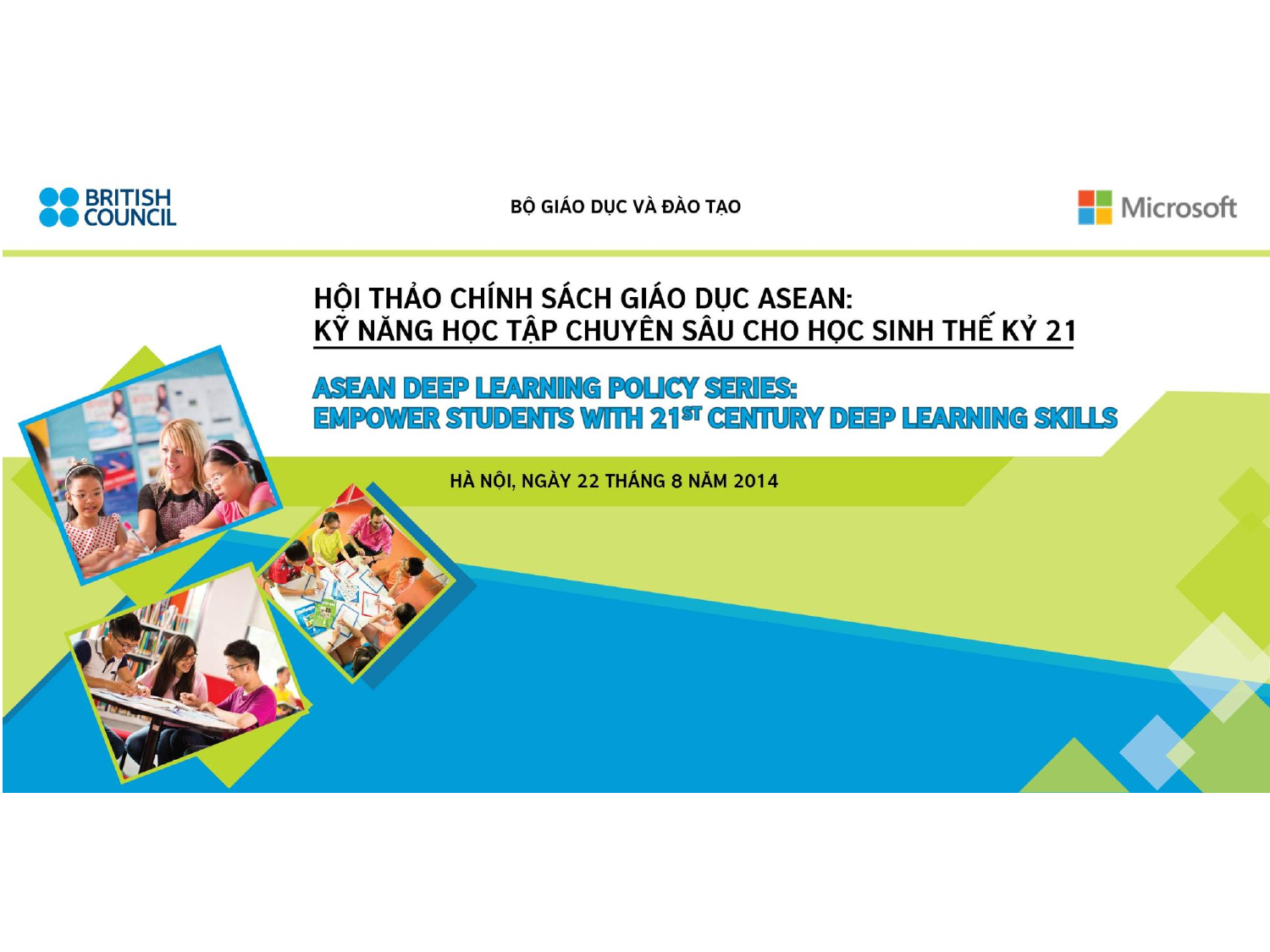



Education

# 21st Century skills for global citizens

What are they and how can they be developed?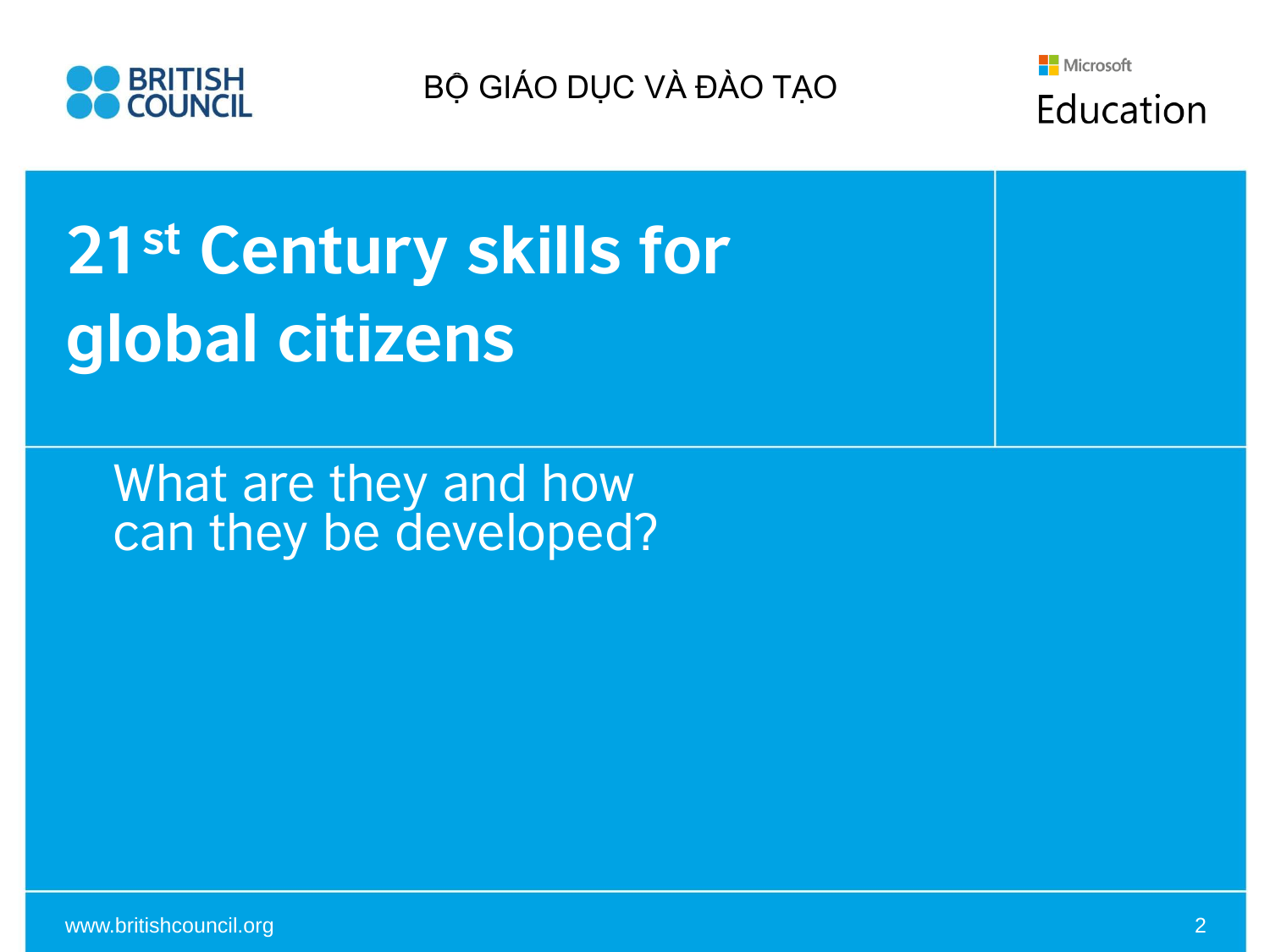



### McKinsey "Education to Employment"

## 75 million young people are unemployed

39% of employers say a lack of skills is the main reason for entry level vacacies

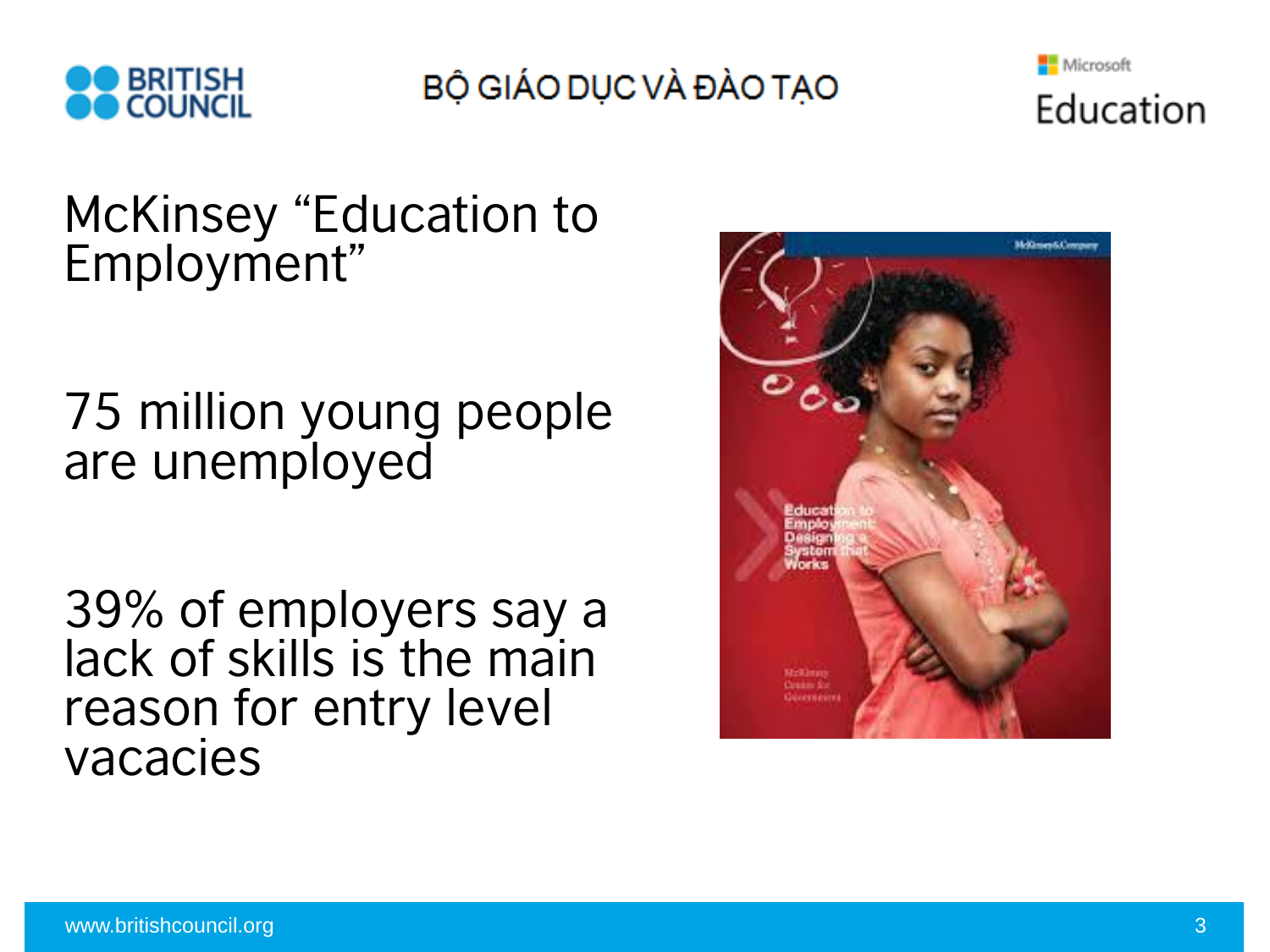



# That which is easiest to teach and test is easiest to digitise in the workplace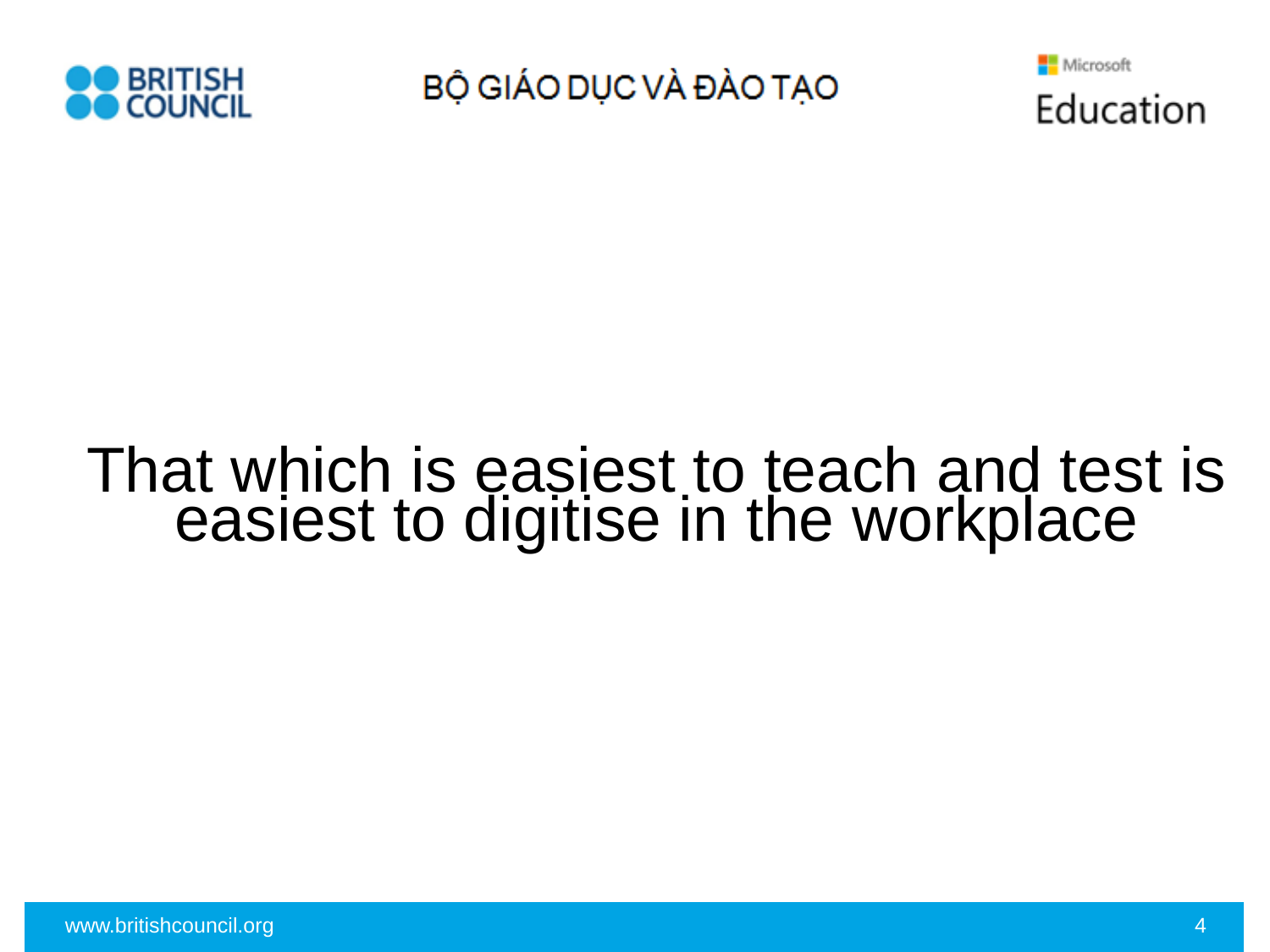



**Education systems' key responsibilities**

To pass on received cultural identity and wisdom from one generation to the next

To prepare students for life and work once they finish education.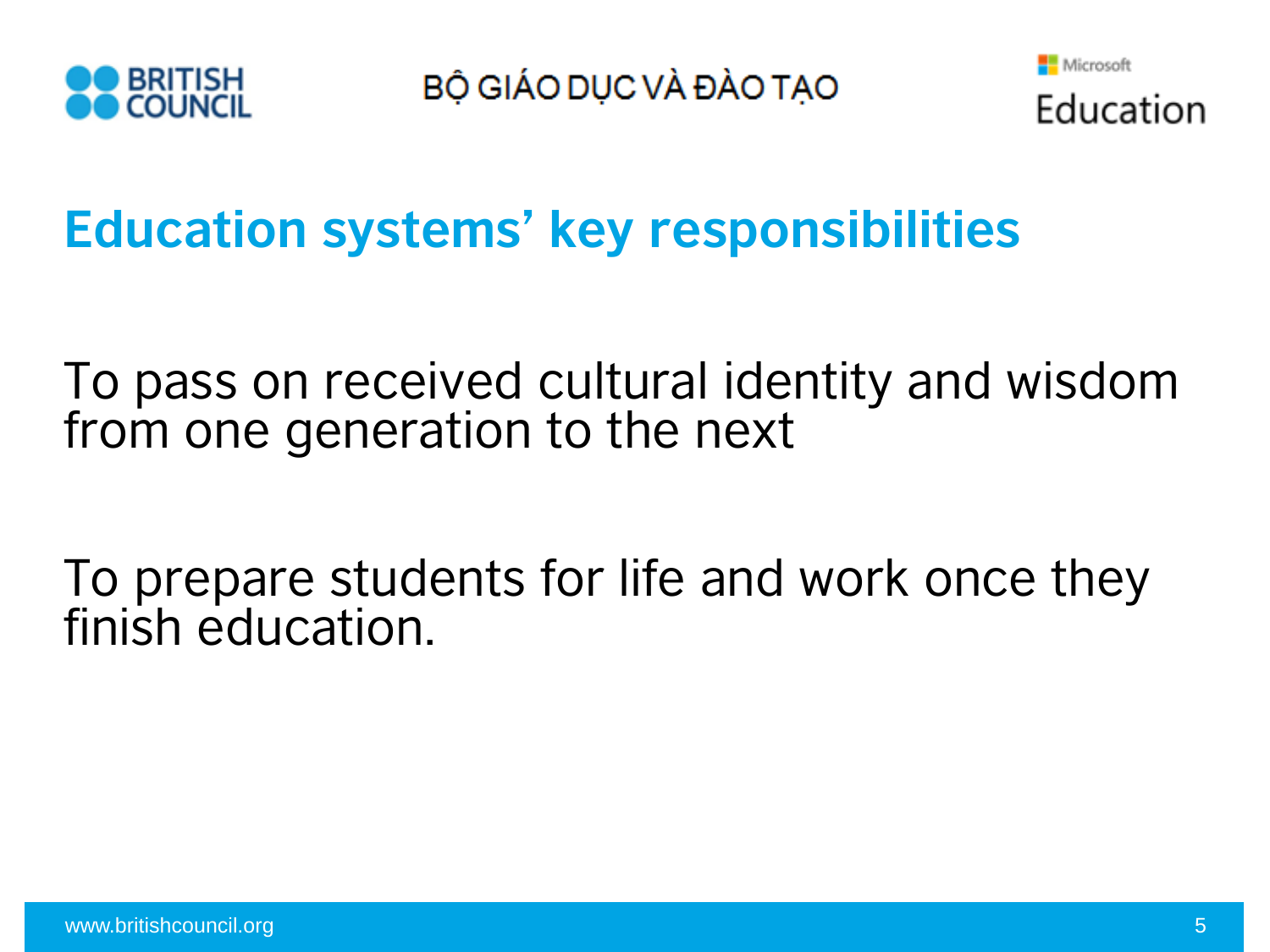



# **Deep Learning Skills**

Michael Fullan Maria Langworthy

[www.newpedagogies.info](http://www.newpedagogies.info/)

Global Citizenship **Collaboration** Character Communication Creativity and imagination Real World Problem Solving Critical Thinking Use of ICT for Learning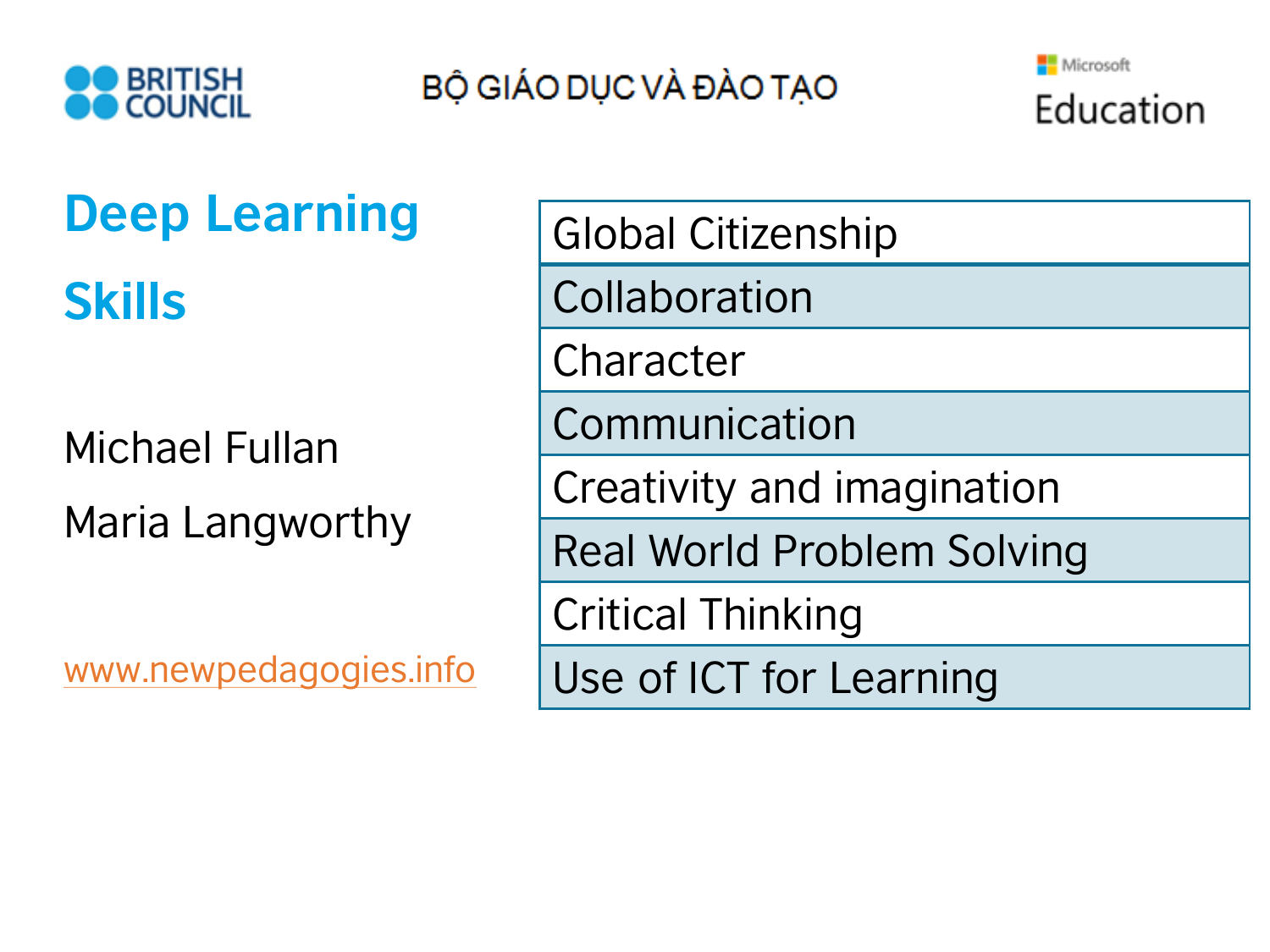



### schoolsonline.britishcouncil.org

### **School search**

Search Database: Or search for a school you know GO.

> Or use this list to select by country: You can select more than one (and deselect) by holding down the <CTRL> or  $\frac{40}{16}$  key as you click.

> > Choose countries here v

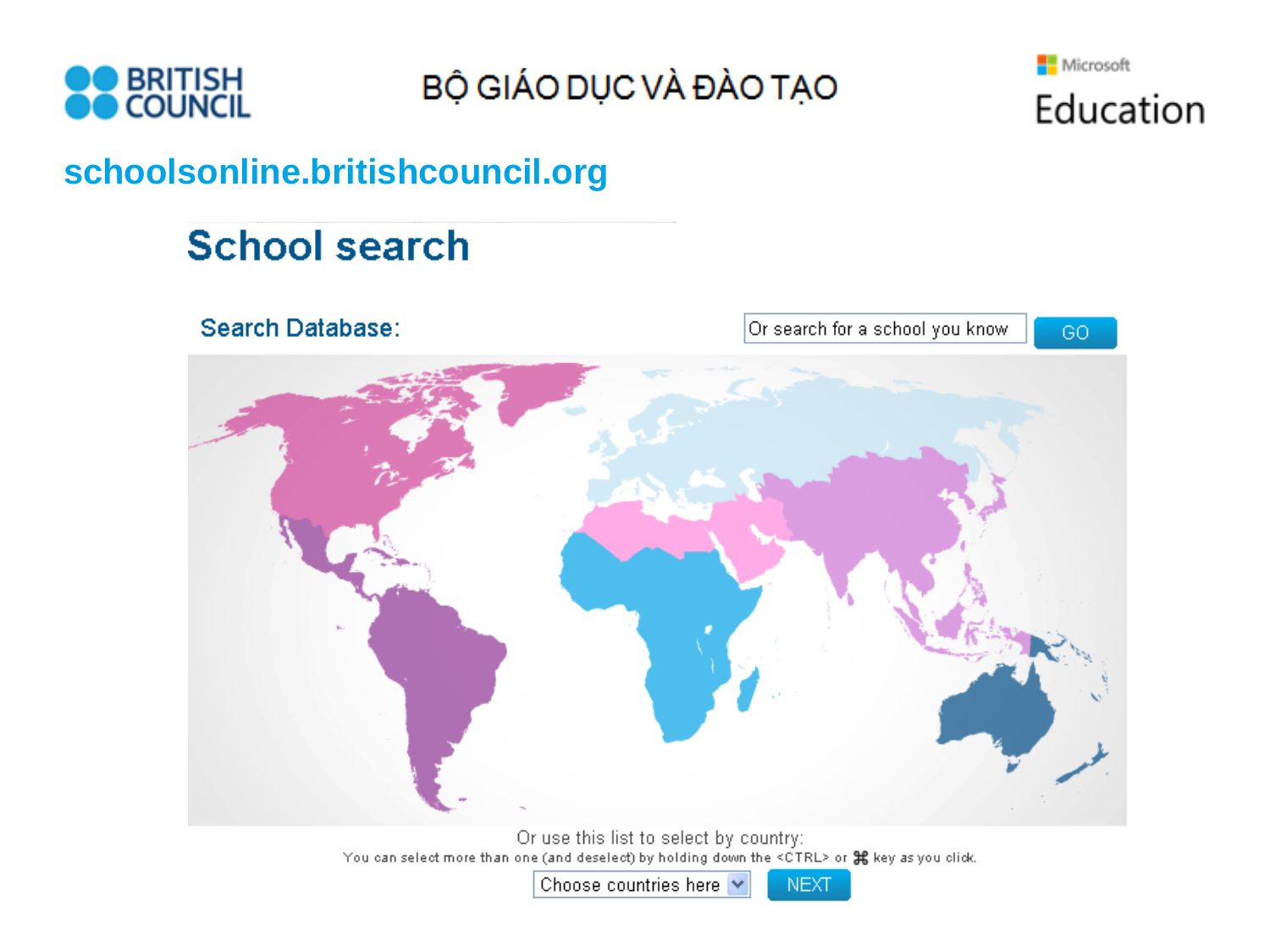#### **BRITISH** BỘ GIÁO DỤC VÀ ĐÀO TẠO **Social Action Project Outcomes**



- Education: especially literacy campaigns and student drop out
- Environment: especially anti-pollution campaigns
- Society: especially women's rights and student drop out projects

NGO and teacher evaluations showed that:

- students developed ICT skills (using internet)
- critical thinking skills
- had greater self esteem
- were more involved in school and the community

Microsoft

Education